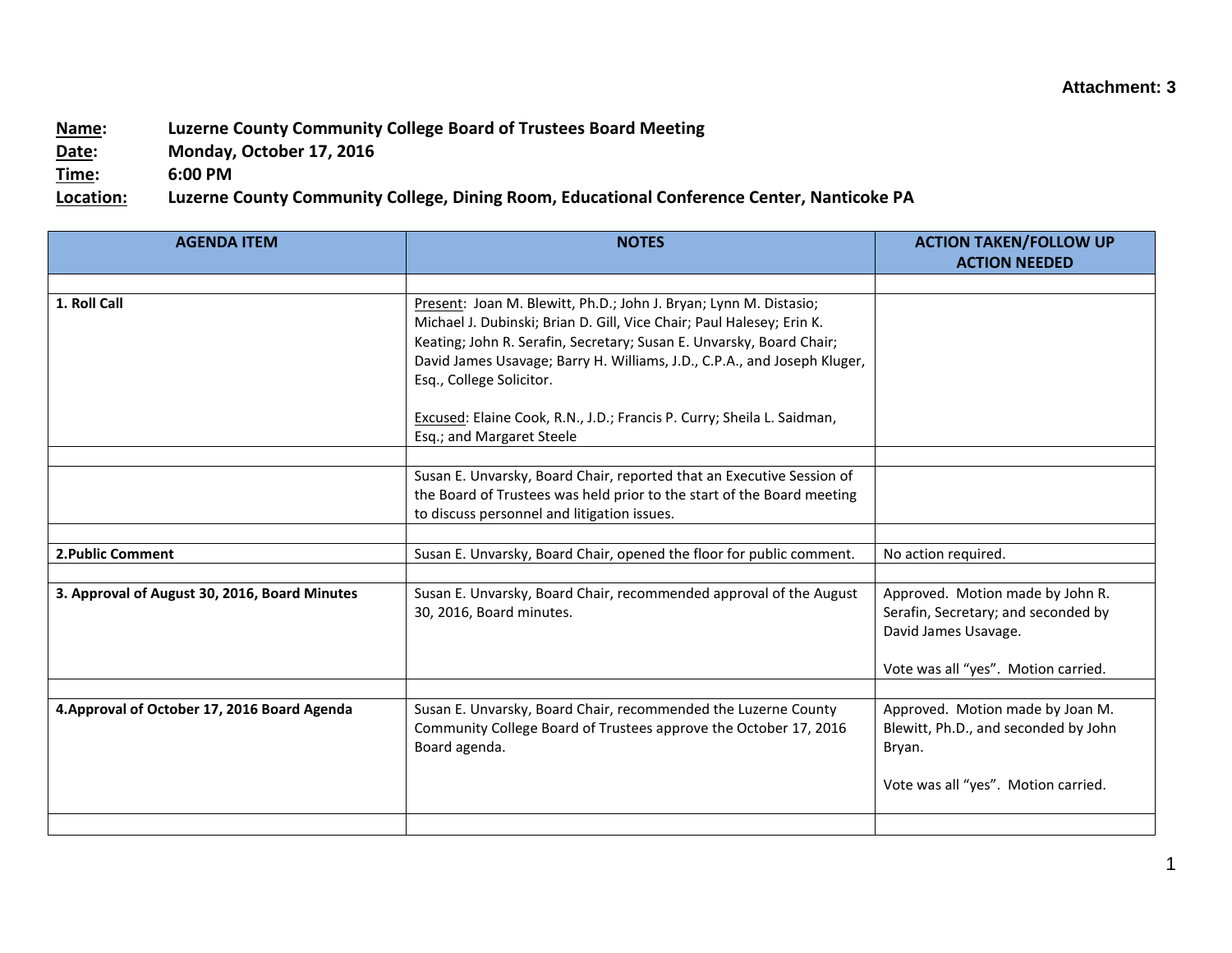| 5. Report of Officers and Agents<br>President's Report<br>$\circ$ | President Leary introduced the upcoming Leadership LCCC Class of<br>2017: Bonny Laneski, Extension Center Administrator; Ann Marie<br>Schraeder, Assistant to the Executive Director of Institutional<br>Advancement; and Mary Sullivan, Director of Student Activities and<br>Athletics. On behalf of the Leadership LCCC Class of 2017, Mary<br>Sullivan stated the Class of 2017 is looking forward to learning more<br>about the overall operations of the College as well as leadership best<br>practices.                                                                                                                                                                                                                                                                                                                                                                                               |  |
|-------------------------------------------------------------------|---------------------------------------------------------------------------------------------------------------------------------------------------------------------------------------------------------------------------------------------------------------------------------------------------------------------------------------------------------------------------------------------------------------------------------------------------------------------------------------------------------------------------------------------------------------------------------------------------------------------------------------------------------------------------------------------------------------------------------------------------------------------------------------------------------------------------------------------------------------------------------------------------------------|--|
|                                                                   | President Leary reported Luzerne County Community College recently<br>partnered with East Stroudsburg University on a \$4,039,527 million<br>dollars NSF STEM grant. This Clear Path grant seeks to provide support<br>and scholarship for community college students into STEM bachelor's<br>degree programs at ESU. We are one of three community colleges who<br>submitted the application as Principal Investigator (members) of this<br>grant: LCCC, Northampton Community College and Lehigh Carbon.<br>LCCC students will receive up to \$3,000 annual scholarship to complete<br>their LCCC degree and up to \$10,000 annual scholarship to complete<br>their Bachelor's degrees at East Stroudsburg in areas such as:<br>Biochemistry, Biotechnology, Chemical Biotechnology, Chemistry,<br>Computer Science, Computer Security, Environmental Science, Marine<br>Science, Mathematics, and Physics. |  |
|                                                                   | LCCC Early College program recently hosted the first gathering of the<br>Hanover School District College Math Ready group. As of this year the<br>College has expanded this successful program to Wilkes Barre Area,<br>Nanticoke Area School District, Hanover Area and Scranton School<br>District.                                                                                                                                                                                                                                                                                                                                                                                                                                                                                                                                                                                                         |  |
| Pathways Program - Brandon Hynes                                  | President Leary introduced LCCC student Brandon Hynes. Brandon<br>Hynes enrolled at LCCC in 2009 and pursued his education in General<br>Studies. In 2015, Brandon shifted his studies to our Diesel Technology<br>degree, where he earned a Diploma and Certificate. In addition,<br>Brandon is now enrolled in Welding Program and will graduate this fall<br>with a diploma.                                                                                                                                                                                                                                                                                                                                                                                                                                                                                                                               |  |
|                                                                   | Brandon was recently featured in some promotional videos prepared<br>for the Pennsylvania's Advanced Training and Hiring (PATH) Grant                                                                                                                                                                                                                                                                                                                                                                                                                                                                                                                                                                                                                                                                                                                                                                         |  |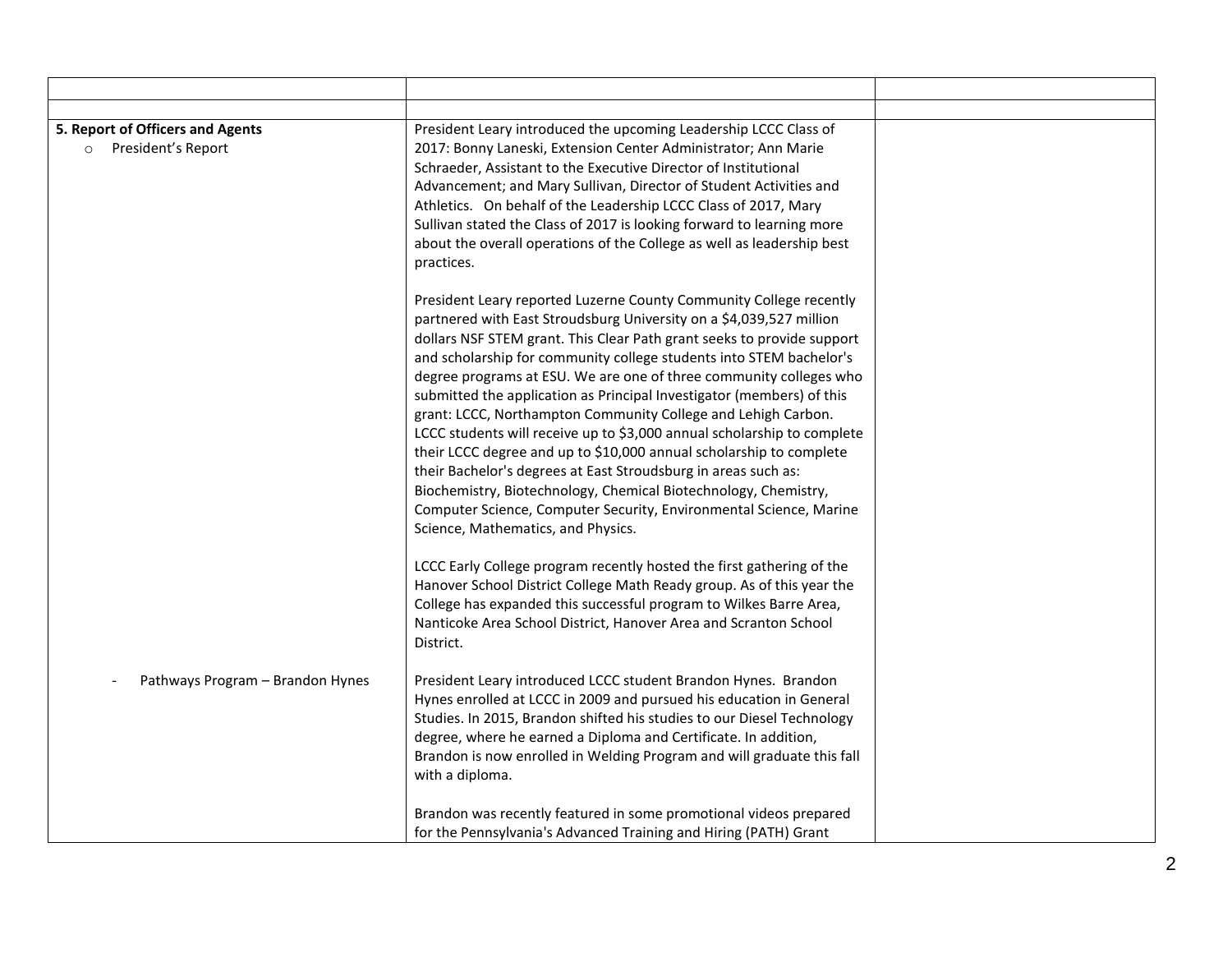|                    | (TAACCCT IV).                                                                                                                                                                                                                                                                                                                                                                                                                                                                                                                       |  |
|--------------------|-------------------------------------------------------------------------------------------------------------------------------------------------------------------------------------------------------------------------------------------------------------------------------------------------------------------------------------------------------------------------------------------------------------------------------------------------------------------------------------------------------------------------------------|--|
|                    | Brandon Hynes expressed his appreciation and thanks to Luzerne<br>County Community College for making the Pathways program possible<br>for the students. Mr. Hynes stated this program gives the student the<br>opportunity to learn a trade or skill, and addressed the need for skilled<br>workers in trades and technology and the role of LCCC in that training.                                                                                                                                                                |  |
|                    | President Leary congratulated LCCC's Women's Cross Country runners<br>who are the Women's Cross Country Champion for the Eastern<br>Pennsylvania Athletic Conference. LCCC Cross Country runners Kayla<br>Schlauch took first place; second place, Karissa Olander, and third place<br>April Panas.                                                                                                                                                                                                                                 |  |
| Treasurer's Report | Joseph Gasper, Dean of Finance, presented the Treasurer's Report for a<br>period ending August 2016. When compared to the prior fiscal year the<br>Current Fund Income of \$14,988,000 is up 35.91% and Expenses of<br>\$4,303,000 increased 8.72%. Bookstore Income increased \$96,000, up<br>11.74% while Expenses decreased \$108,000 or 13.43%. Food Service<br>Income increased \$6,000 and expenses increased \$8,000. Finally Plant<br>Fund Income decreased \$586,000 and Expenditures decreased<br>\$998,000 as of August. |  |
|                    | Supplement Tuition Income increased \$613,000 and the Price and<br>Volume variance is listed on your report. Continuing Education is up<br>\$29,000 due to the Truck Driving Contract. The increases in General<br>Service Fees and Technology Fees is due to the \$2 increase, The<br>Commonwealth of Pennsylvania Appropriation increased \$3,001,000<br>due to the budget being passed. The transfer for Non-Sponsor Income<br>which is the Out of County and State students is made at the end of<br>September.                 |  |
|                    | Supplement for Current Fund Expenditures - Fringe Benefits are up<br>\$365,000 which is due to Retirement and Health Care Costs. Salaries<br>decreased \$144,000. Travel and Conference expense is up \$39,000.<br>Institutional Dues are down and is due to the timing of payments.<br>Utilities are down\$16,000.                                                                                                                                                                                                                 |  |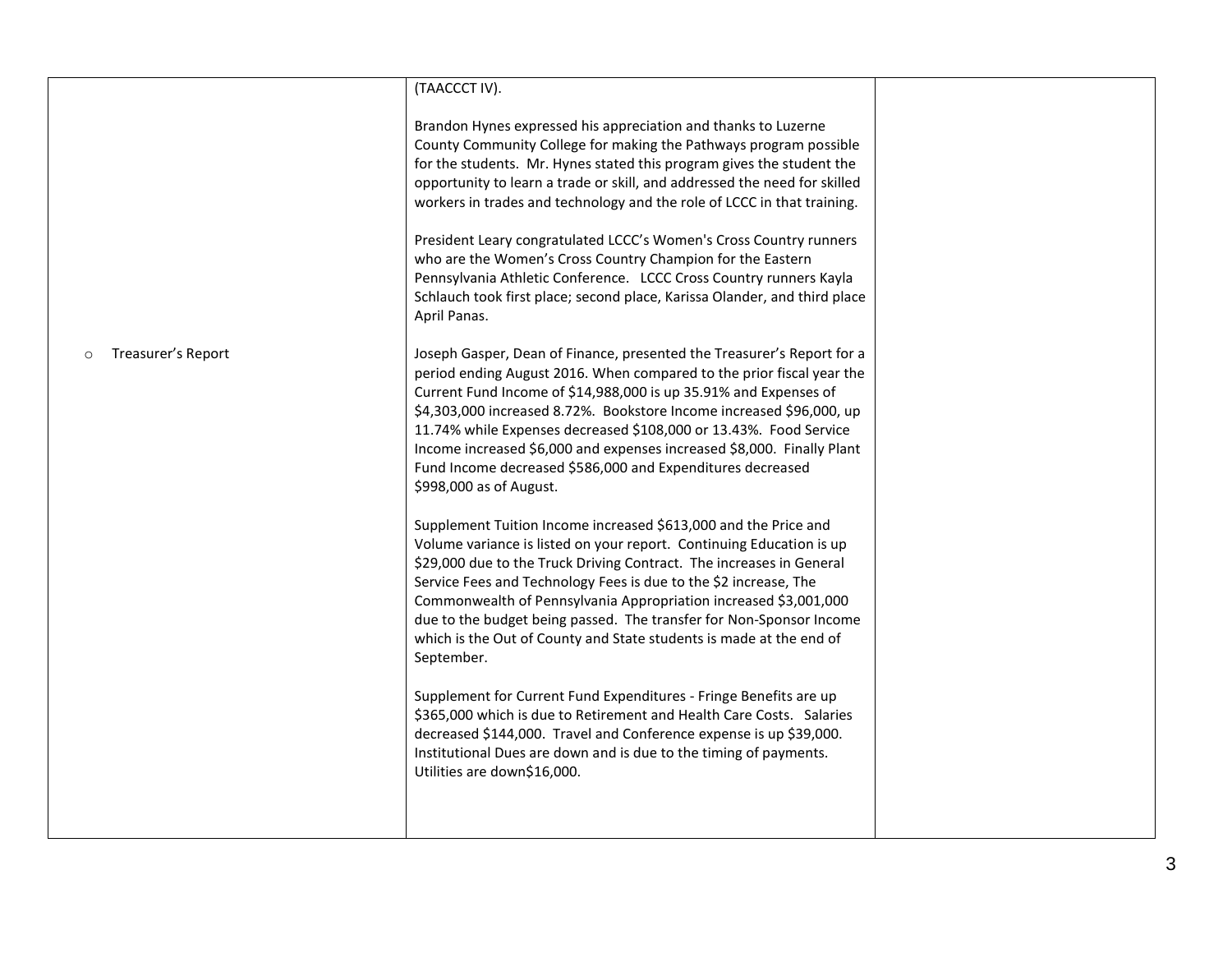| <b>Foundation Report</b><br>$\circ$                    | The Bookstore Report: Textbook sales increased \$78,000 for a 10.60%<br>increase and other sales income increased \$18,000. Textbook Expense<br>decreased \$134,000 or 18.41%.<br>Food Service Report: Food Sales have increased \$3,000 as well as<br>Vending Machine Income when compared to the prior year. Food<br>Supply expense increased \$4,000 and so did Fringe Benefits.<br>Plant Fund: The Commonwealth of Pennsylvania Appropriation is up<br>\$578,000 as payments were received this fiscal year. The Debt Service<br>Expense variance reflects the annual change in the debt service<br>payment schedule.<br>Sandra Nicholas, Executive Director of Institutional Advancement,<br>reported the Alumni Association Craft Festival was held on Saturday,<br>October 15, 2016. Over 2,250 people were on campus and attended<br>the event.<br>Board Chair Unvarsky inquired as to what areas at the college benefit<br>from the funds raised from the festival. Sandra Nicholas reported the<br>Craft Festival raises money for student programs and supports alumni<br>scholarships.<br>The Annual Scholarship Donor Dinner is scheduled for Tuesday,<br>October 18, 2016. Trustee Michael Dubinski will serve as Emcee for<br>the event. Ms. Nicholas thanked the Board of Trustees for their<br>leadership and support.<br>Toyota Motorwold will once again provide a \$20,000 scholarship to<br>support students in the diesel and automotive programs. |                                                                                        |
|--------------------------------------------------------|--------------------------------------------------------------------------------------------------------------------------------------------------------------------------------------------------------------------------------------------------------------------------------------------------------------------------------------------------------------------------------------------------------------------------------------------------------------------------------------------------------------------------------------------------------------------------------------------------------------------------------------------------------------------------------------------------------------------------------------------------------------------------------------------------------------------------------------------------------------------------------------------------------------------------------------------------------------------------------------------------------------------------------------------------------------------------------------------------------------------------------------------------------------------------------------------------------------------------------------------------------------------------------------------------------------------------------------------------------------------------------------------------------------------------------------------------------------------------|----------------------------------------------------------------------------------------|
| 6. Report/Action of the Executive Committee            | Board Chair Susan E. Unvarsky presented the following Executive                                                                                                                                                                                                                                                                                                                                                                                                                                                                                                                                                                                                                                                                                                                                                                                                                                                                                                                                                                                                                                                                                                                                                                                                                                                                                                                                                                                                          |                                                                                        |
|                                                        | Committee report.                                                                                                                                                                                                                                                                                                                                                                                                                                                                                                                                                                                                                                                                                                                                                                                                                                                                                                                                                                                                                                                                                                                                                                                                                                                                                                                                                                                                                                                        |                                                                                        |
| 6A. Recommendation to Approve Administrative<br>Policy | 6A. Recommend the Luzerne County Community College Board of<br>Trustees approve the revised administrative policy, Board of Trustees<br>Conflict of Interest policy.                                                                                                                                                                                                                                                                                                                                                                                                                                                                                                                                                                                                                                                                                                                                                                                                                                                                                                                                                                                                                                                                                                                                                                                                                                                                                                     | 6A. Approved. Motion was made by<br>David James Usavage and seconded by<br>John Bryan. |
|                                                        |                                                                                                                                                                                                                                                                                                                                                                                                                                                                                                                                                                                                                                                                                                                                                                                                                                                                                                                                                                                                                                                                                                                                                                                                                                                                                                                                                                                                                                                                          | Vote was all "yes". Motion carried.                                                    |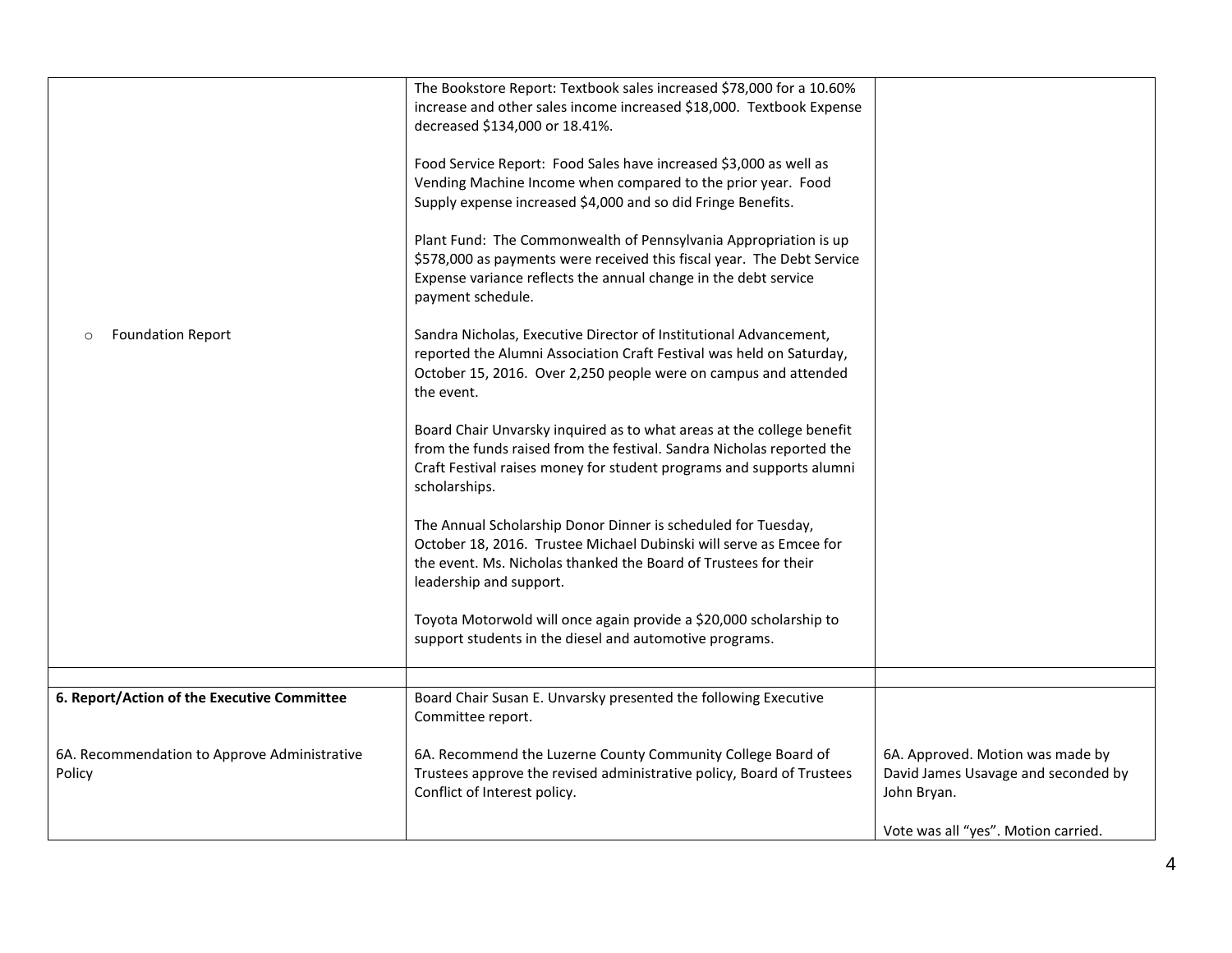| 6B. Recommendation to Amend Luzerne County<br>Community College Board of Trustees Board By-Laws | 6B. Recommend the Luzerne County Community College Board of<br>Trustees approve amending the Board of Trustees Board By-Laws to<br>include the addition of the Legislative, Economic and Public Affairs<br>Committee as a Standing Committee of the Board.                                                                                                                                                                                                                                                                                                                                                                                                                                                                                                                                                                                                                                                                                  | 6B. Approved. Motion was made by Joan<br>M. Blewitt, Ph.D., seconded by John R.<br>Serafin, Secretary.<br>Vote was all "yes". Motion carried.                                             |
|-------------------------------------------------------------------------------------------------|---------------------------------------------------------------------------------------------------------------------------------------------------------------------------------------------------------------------------------------------------------------------------------------------------------------------------------------------------------------------------------------------------------------------------------------------------------------------------------------------------------------------------------------------------------------------------------------------------------------------------------------------------------------------------------------------------------------------------------------------------------------------------------------------------------------------------------------------------------------------------------------------------------------------------------------------|-------------------------------------------------------------------------------------------------------------------------------------------------------------------------------------------|
| 6C. Recommendation to Approve College President<br>Salary Increment                             | 6C. Recommend the Luzerne County Community College Board of<br>Trustee approve a salary increment for the College President, in<br>alignment with the faculty contract, through June 30, 2016.                                                                                                                                                                                                                                                                                                                                                                                                                                                                                                                                                                                                                                                                                                                                              | 6C. Approved. Motion was made by Paul<br>Halesey; and seconded by Joan M.<br>Blewitt, Ph.D.<br>Board Chair Unvarsky noted one trustee,<br>not in attendance, voted no.<br>Motion carried. |
|                                                                                                 |                                                                                                                                                                                                                                                                                                                                                                                                                                                                                                                                                                                                                                                                                                                                                                                                                                                                                                                                             |                                                                                                                                                                                           |
| 7. Report/Action of the Academic Committee                                                      | 7. Joan M. Blewitt, Ph.D., Chair, Board of Trustees Academic<br>Committee, provided a committee update. Committee Chair Blewitt<br>reported at their October meeting, Vice President Reyes provided a<br>comprehensive report on enrollment and retention, noting the final<br>numbers would not be available until the end of October. Dr.<br>Deborah Veligi-Payne notified the committee the College received<br>notification of the College's Surgical Technology program receiving<br>reaccreditation status. The College also received a preliminary<br>response from Middle States regarding the Periodic Review Report<br>which was quite positive. A formal report will not be available until<br>November 2016. Committee Chair Blewitt also stated the College is in<br>the process of gathering additional information on the project areas<br>the noted the College is working diligently and appreciate all of the<br>support. | 7. N/A                                                                                                                                                                                    |
| 8. Report/Action of the Finance Committee                                                       | 8. Barry H. Williams, J.D., C.P.A., Chair, Board of Trustees Finance                                                                                                                                                                                                                                                                                                                                                                                                                                                                                                                                                                                                                                                                                                                                                                                                                                                                        |                                                                                                                                                                                           |
|                                                                                                 | Committee, presented the administrations recommendation of the<br>following action items.                                                                                                                                                                                                                                                                                                                                                                                                                                                                                                                                                                                                                                                                                                                                                                                                                                                   |                                                                                                                                                                                           |
| 8A. Summary of Payments                                                                         | 8A. The Administration recommends the Luzerne County Community<br>College Board of Trustees approve the summary of payments as<br>presented.                                                                                                                                                                                                                                                                                                                                                                                                                                                                                                                                                                                                                                                                                                                                                                                                | 8A. Approved. Motion made by Erin K.<br>Keating; seconded by John R. Serafin,<br>Secretary.                                                                                               |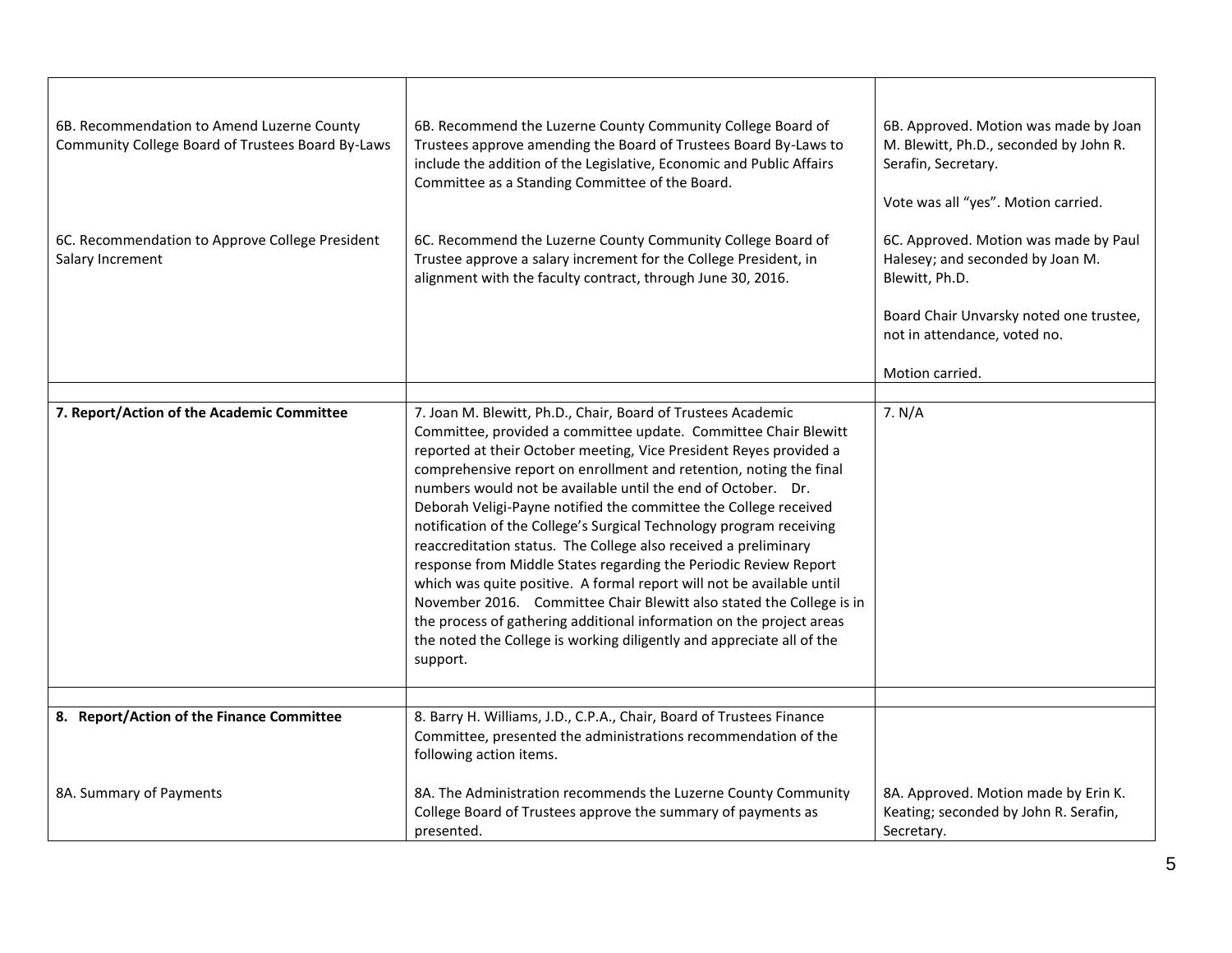|                                                                                                                                                                |                                                                                                                                                                                                                                                                                                                                                                                                                                                                                                                                                                                                                                                                                                                                                                                                                                                                                                                                                                                                                                                                                                                                                                                                                                                                                                                                                                                                                   | Vote was all "yes". Motion carried.                                                                                              |
|----------------------------------------------------------------------------------------------------------------------------------------------------------------|-------------------------------------------------------------------------------------------------------------------------------------------------------------------------------------------------------------------------------------------------------------------------------------------------------------------------------------------------------------------------------------------------------------------------------------------------------------------------------------------------------------------------------------------------------------------------------------------------------------------------------------------------------------------------------------------------------------------------------------------------------------------------------------------------------------------------------------------------------------------------------------------------------------------------------------------------------------------------------------------------------------------------------------------------------------------------------------------------------------------------------------------------------------------------------------------------------------------------------------------------------------------------------------------------------------------------------------------------------------------------------------------------------------------|----------------------------------------------------------------------------------------------------------------------------------|
| 8B. Acceptance of Grants                                                                                                                                       | 8B. The Administration recommends the Luzerne County Community<br>College Board of Trustees approve the acceptance of the following<br>grant awards:<br>The ALTA renewal grants from the PA Department of Education were<br>funded as follows:<br>$\checkmark$ #054 Family Literacy grant received a decrease of \$4,999 to be<br>funded at \$304,500<br>#064 Adult Basic Education received an increase of \$34,139 to<br>be funded at \$698,398.<br>The Perkins grant from the PA Department of Education was funded at<br>\$466,652. Of this amount LCCC will receive \$427,167. This is a decrease<br>of \$16,662 over last year. The balance of \$39,485 goes to our partners<br>in the Hazleton Area Career Center and Schuylkill Technology Center.<br>The Act 101 grant received a decrease of \$600 to \$48,525 in funding.<br>East Stroudsburg University received a \$3.9 million National Science<br>Foundation S-STEM grant award. Luzerne County Community College,<br>Lehigh Carbon Community College, and Northampton Community<br>Colleges are partners in this grant. Each community college will receive<br>approximately \$30,250 over a 5-year period to help support ESU's<br>activities with our students. Most of the funding to ESU will provide for<br>mentoring and tutoring programs between our STEM program<br>students and ESU's students and faculty, and scholarships to ESU for | 8B. Approved. Motion made by Brian Gill,<br>Vice Chair; and seconded by Lynn<br>Distasio.<br>Vote was all "yes". Motion carried. |
| 8C. Administrative Policies<br>-Federal Grant Travel Policy<br>-Grant Sub-recipient & Contractor<br>Determination and Monitoring Policy<br>-Purchasing Policy. | our graduates into STEM fields of study.<br>8C. The Administration recommends the Luzerne County Community<br>College Board of Trustees approve the following administrative<br>policies: Federal Grant Travel Policy; Grant Sub-recipient & Contractor<br>Determination and Monitoring Policy; and Purchasing Policy.                                                                                                                                                                                                                                                                                                                                                                                                                                                                                                                                                                                                                                                                                                                                                                                                                                                                                                                                                                                                                                                                                            | 8C. Approved. Motion made by John<br>Bryan; seconded by Michael Dubinski.<br>Vote was all "yes". Motion carried.                 |